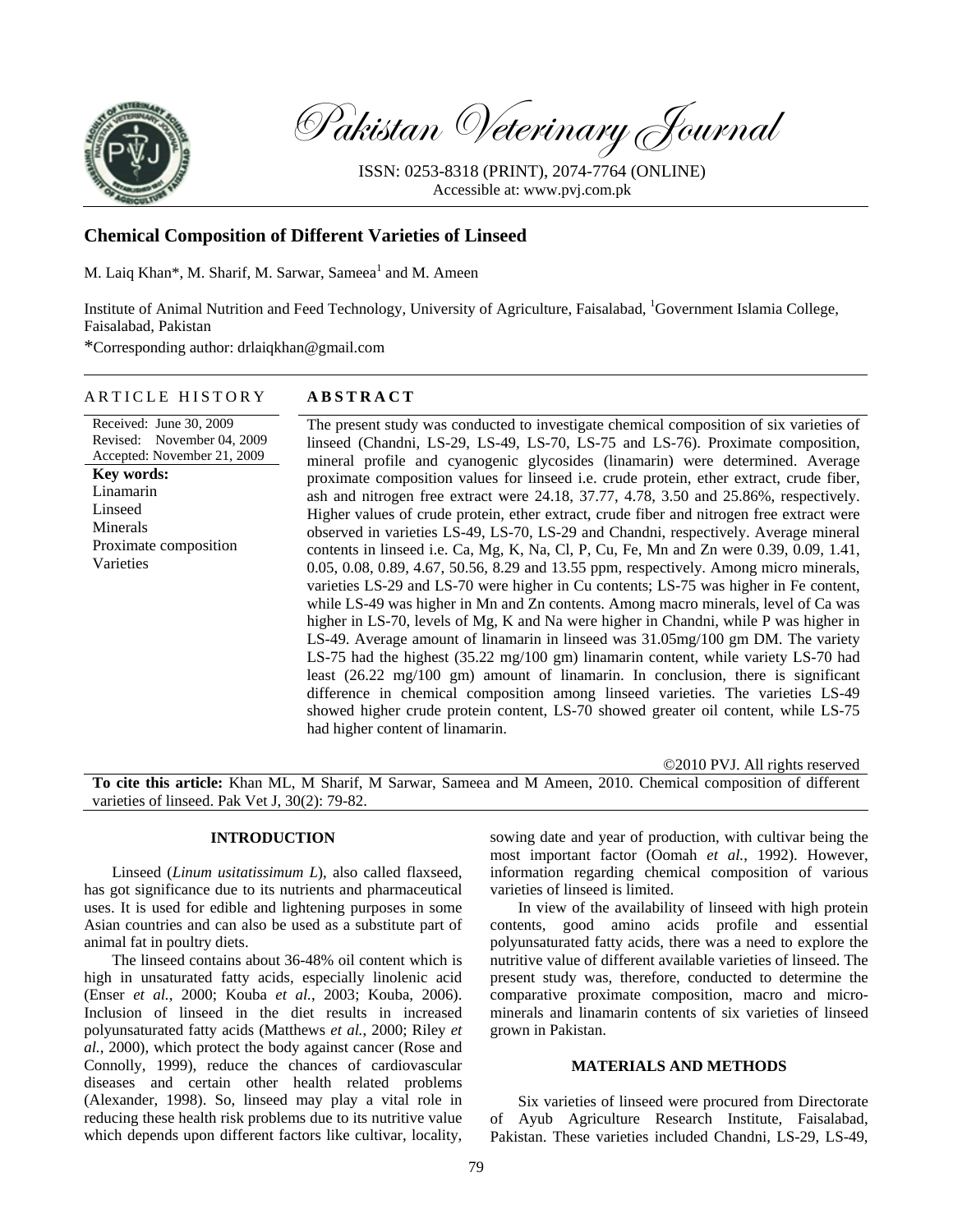LS-70, LS-75 and LS-76. Proximate analysis, minerals profile and linamarin content/cyanogenic glycosides of these varieties were determined. For this purpose, six aliquot samples of each variety were taken for analysis.

In proximate analysis, dry matter (DM) of linseed was determined by drying it in a forced air oven at  $105^{\circ}$ C till constant weight was attained (AOAC, 1990). Linseeds were milled in a hammer mill to produce finely ground powder. Percent nitrogen was estimated by Kjeldhal method (AOAC, 1990) and crude protein (CP) was calculated by multiplying nitrogen (%) with factor 6.25 (AOAC, 1990). Crude fat determination was carried out by petroleum ether  $(BP 40-60^{\circ}C)$  extraction, using the soxhlet procedure. Crude fiber and ash were determined according to the procedure described by AOAC (1990), while Na, K, Ca, Cl, S and Mg were analyzed using atomic absorption spectrophotometry (model 4, Perkin-Elmer, Norwalk) and P was determined photometrically via Spectronic 1001 (Milton Roy Co., Cincinnati, OH). Among micromineral elements, Fe, Mn, Zn and Cu were analyzed using atomic absorption spectrophotometry.

Linamarin content/cyanogenic glycosides were determined using distillation and spectrophotometeric method (Krishna and Ranjhan, 1981). For this purpose, 5g of finely ground sample was taken into 250 ml round bottom flask and 5 ml chloroform was added in it. It was then steam distilled and distillate was collected upto 60 ml in 100 ml flask containing 5 ml of 2% KOH solution. The cyanide content with the reaction of KOH was converted into KCN and was collected in distillate. It was then estimated by spectrophotometery.

The data were subjected to statistical analysis by using analysis of variance technique with completely randomized design. The significance of difference among means was compared using Duncan's multiple range test (Steel and Torrie, 1984).

### **RESULTS AND DISCUSSION**

#### **Proximate composition**

The mean values for crude protein content varied from 22.37 to  $27.24\%$  (P<0.05). The data indicated that the variety LS-49 had the highest protein content (27.24%), followed by the variety LS-75 (25.08%) and LS-76 (24.02%), whereas the variety LS-70 had the lowest (22.37%) protein content. The variety LS-29 was not significantly different from the variety LS-70 but it differed significantly from rest of the varieties for this trait (Table 1). Contrary to our findings, Gambus *et al.* (2003) reported that linseed varieties did not differ in protein contents.

There was wide variation in ether extract value, which ranged from 35.03 to 41.23% among different varieties under study  $(P<0.05)$  as shown in Table 1. The highest ether extract was observed in the variety LS-70 (41.23%), followed by LS-75 (38.43%) and LS-76 (38.40%), while the variety LS-49 had the lowest ether extract content (35.03%). Results of Gambus *et al.* (2003) supported our findings. The results of present study are also in agreement with the findings of other researchers (Kouba *et al.*, 2003; Kouba, 2006). In our findings, protein and oil contents varied negatively with each other (Table 1). These are affected by different factors like date of sowing, seed rate, level of nitrogen used (Taylor and Morrice, 1991) and genetic variability (Karmuka *et al.*, 1988). Green and Marshal (1981) reported a positive correlation between oil content and seed weight.

Average crude fiber contents varied from 4.16 to 5.14% (P<0.05), as shown in Table 1. The variety LS-29 had the greatest crude fiber content (5.14%), followed by LS-76 (5.01%) and Chandni (5.00%), whereas the variety LS-49 had the lowest crude fiber content (4.16%). Gambus *et al.* (2003) also observed variation in crude fiber in linseed varieties. This may be due to genetic variability and other environmental factors.

Nitrogen free extract contents varied from 23.57 to 29.05% (P<0.05). It was observed that variety Chandni had the highest nitrogen free extract content (29.05%), whereas the variety LS-75 had the lowest nitrogen free extract content (23.57%). The mean value for the ash content varied from 3.18 to 4.35% (Table 1). The data indicated that variety LS-29 had higher ash content (4.35%) than all other varieties of linseed. It has been observed that mineral contents varied with different levels of inorganic matter applied, interaction among minerals and soil types (Olomu and Racz, 1974).

The data indicates that the varieties L.S-49 and L.S-70 are more nutritious than all other varieties of linseed.

#### **Mineral profile**

Average Cu content varied from 2.30 to 5.77 ppm (P<0.05) as shown in Table 2. The data indicated that the varieties LS-29, LS-70 and Chandni had the highest Cu contents (5.75 to 5.77 ppm), whereas the variety LS-75 had the lowest Cu content (2.31 ppm). The mean values for Fe content varied (P<0.05) from 42.25 to 71.16 ppm (Table 2). The variety LS-75 had the highest Fe content (71.16 ppm), followed by the variety LS-49 (52.21 ppm) and LS-70 (48.72 ppm). The variety LS-29 had the lowest Fe content (42.25 ppm). The concentrations of Fe in seed differ due to the interaction of different minerals like cadmium, zinc (Moraghan, 1993) and chlorosis **(**Olomu and Racz, 1974). The mean value of Mn content varied from 6.85 to 9.28 ppm (Table 2). The variety LS-49 had the greatest Mn content (9.28 ppm), followed by the variety LS-70 (8.75 ppm) and LS-76 (8.71 ppm), whereas the variety LS-29 had the lowest Mn content (6.85 ppm). This difference depends upon the type of soil (Olomu and Racz, 1974). The mean values for Zn content varied from 11.72 to 16.52 ppm (Table 2). The variety LS-49 had the greatest Zn content (16.52 ppm), whereas LS-75 had the lowest Zn content (11.72 ppm). The Zn content varied due to soil temperature and level of Fe source (Moraghan, 1978). The Zn fertilizer is the major factor influencing seed Zn concentration (Moraghan, 1993).

The mean value of Ca content varied from 0.31 to  $0.46\%$  (P<0.05), as shown in Table 3. Our findings are consistent with NRC (1988) which indicated that linseed contains about 0.37% Ca content. The variety LS-70 had the highest (P<0.05) Ca content (0.46%), followed by the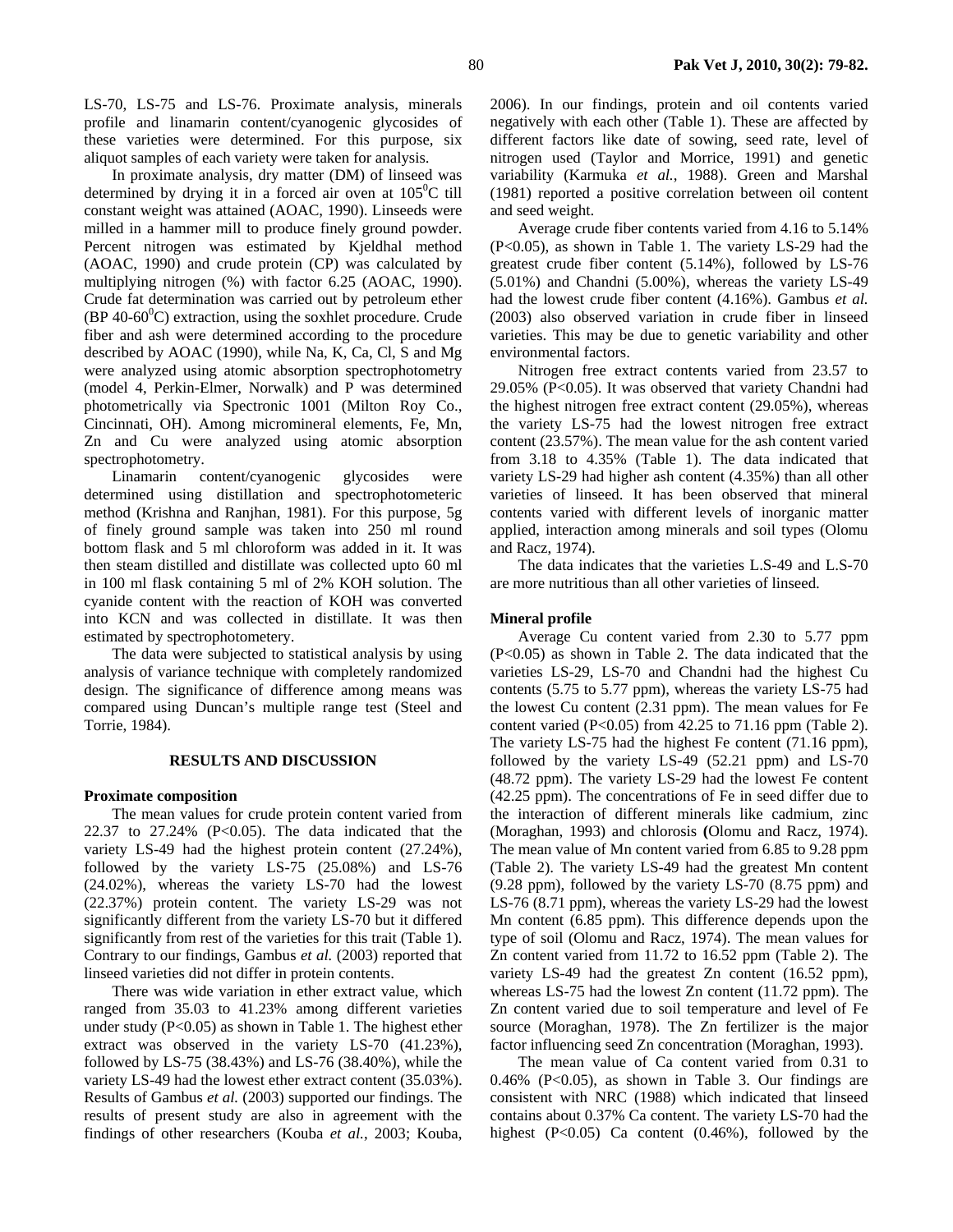variety Chandni (0.41%) and LS-75 (0.40%), whereas the variety LS-49 had the lowest Ca content (0.31%). This indicates variability in Ca contents among different linseed varieties. The mean value for Mg content varied from 0.07 to 0.10% (Table 3). The data indicated that the variety Chandni had the highest Mg content (0.10%), followed by the variety LS-29 (0.09%), LS-75 (0.09%) and LS-76 (0.09%), whereas the variety LS-49 had the lowest Mg content (0.07%). Singh *et al.* (1990) reported that Mg contents decreased with increased K level and applied Mg contents.

The mean values for K content varied from 1.14 to 1.92% (Table 3). The results showed that the variety Chandni had the highest  $(P<0.05)$  K content  $(1.92\%)$ , followed by the variety LS-49 (1.42%), whereas the variety LS-29 had the lowest K content (1.14%). The K contents increased with increased level of K fertilizer (Singh *et al.*, 1990). The mean values for Na content varied from 0.04 to 0.06% (Table 3). Variety Chandni had the greatest Na content (0.06%), whereas the variety LS-75 had the lowest Na content (0.04%). The average values for Cl content varied from 0.06 to 0.08% (Table 3). The variety Chandni, LS-29 and LS-70 had the highest  $(P<0.05)$  Cl content, whereas the variety LS-75 had the lowest Cl content (0.06%). The mean value for P content varied from 0.80 to 0.98%. Variety LS-49 had the greatest P content (0.98%), followed by the variety LS-70 (0.92%), whereas the variety Chandni had the lowest P content (0.80%). There is

variability in P content among various linseed varieties. Its concentration depends upon its uptake and level of fertilizer applied (Chaubey and Dwivedi, 1995). The variation in mineral contents is due to inorganic matter applied and different soil types (Olomu and Racz, 1974).

## **Cyanogenic glycoside**

The mean values for linamarin content varied from 26.22 to 35.22 mg/100 gm DM (Table 3). Variety L.S-70 had the least linamrin content (26.22 mg/100 gm), followed by the variety LS-29 (28.22 mg/100 gm), whereas the variety LS-75 had the highest linamarin content (35.22 mg/100 gm). This shows that there is variability in linamarin contents among various linseed varieties. Oomah *et al.* (1992) supported our findings and stated that linamarin contents varied among various varieties of linseed. Majak *et al.* (1981) also reported that cyanogenic glycoside is found in trace amounts in various plants. Presence of cyanogenic glycoside in higher quantity limits its use in animal ration (Oomah *et al.*, 1992).

This study revealed that there are significant differences in chemical composition among various varieties of linseed. The variety LS-49 was higher in crude protein content; LS-70 rich in oil content, whereas LS-75 showed higher linamarin content. The varieties L.S-49 and Chandni are good sources of micro and macro minerals. The chemical composition of linseed will be helpful in selecting various varieties for human consumption.

|  | Table 1: Proximate composition of different linseed varieties (%) |
|--|-------------------------------------------------------------------|
|--|-------------------------------------------------------------------|

|                       | Varieties          |                 |                    |                 |                   |                    |       | <b>SEM</b> |
|-----------------------|--------------------|-----------------|--------------------|-----------------|-------------------|--------------------|-------|------------|
| <b>Parameter</b>      | Chandni            | $L.S-29$        | <b>L.S-49</b>      | $L.S-70$        | $L.S-75$          | $L.S-76$           | value |            |
| Crude protein         | $23.57^{\circ}$    | $22.82^{\rm d}$ | $27.24^a$          | $22.37^{\circ}$ | $25.08^{b}$       | $24.02^{b}$        | 24.18 | 0.40       |
| Ether extract         | $36.58^{bc}$       | $36.93^{bc}$    | 35.03 <sup>c</sup> | $41.23^a$       | $38.43^{b}$       | $38.40^{b}$        | 37.77 | 0.53       |
| Crude fiber           | 5.00 <sup>ab</sup> | $5.14^{\rm a}$  | 4.16 <sup>d</sup>  | $4.92^{b}$      | 4.46 <sup>c</sup> | 5.01 <sup>ab</sup> | 4.78  | 0.09       |
| Ash                   | $3.33^{b}$         | $4.35^{a}$      | $3.25^{b}$         | $3.43^{b}$      | $3.18^{b}$        | $3.43^{b}$         | 3.50  | 0.10       |
| Nitrogen free extract | $29.05^{\text{a}}$ | $25.28^{bc}$    | $26.82^{b}$        | $25.63^{bc}$    | $23.57^{\circ}$   | $24.78^{bc}$       | 25.86 | 0.49       |

Means in a row with different superscripts differ significantly (P<0.05).

| Table 2: Average micro mineral profile of different varieties of linseed |  |  |  |
|--------------------------------------------------------------------------|--|--|--|
|                                                                          |  |  |  |

| <b>Minerals</b> |                    |                 | <b>Varieties</b> | Average         | <b>SEM</b>        |                   |       |      |
|-----------------|--------------------|-----------------|------------------|-----------------|-------------------|-------------------|-------|------|
| (ppm)           | Chandni            | L.S-29          | L.S-49           | L.S-70          | $L.S-75$          | L.S-76            | value |      |
| Cu              | $5.75^{\circ}$     | $5.77^{\rm a}$  | $5.38^{b}$       | $5.76^{\circ}$  | $2.31^{\circ}$    | 3.07 <sup>c</sup> | 4.67  | 0.03 |
| Fe              | $44.52^{\circ}$    | $42.25^{\circ}$ | $52.21^{b}$      | $48.72^{\circ}$ | $71.16^{\circ}$   | $44.52^{\rm d}$   | 50.56 | 0.24 |
| Mn              | $8.27^{\circ}$     | $6.85^e$        | $9.28^{\rm a}$   | $8.74^{b}$      | 7.86 <sup>d</sup> | $8.71^{b}$        | 8.29  | 0.02 |
| Zn              | 13.24 <sup>d</sup> | $12.35^{\circ}$ | $16.52^{\rm a}$  | $14.12^{b}$     | $11.72^{f}$       | $13.32^{\circ}$   | 13.55 | 0.04 |

Means in a row with different superscripts differ significantly (P<0.05).

| <b>Minerals</b>        | <b>Varieties</b>    |                   |                   |                    |                   |                   |         | <b>SEM</b> |  |
|------------------------|---------------------|-------------------|-------------------|--------------------|-------------------|-------------------|---------|------------|--|
|                        | Chandni             | $L.S-29$          | <b>L.S-49</b>     | $L.S-70$           | $L.S-75$          | $L.S-76$          | e value |            |  |
| Ca                     | $0.41^{\circ}$      | 0.38 <sup>d</sup> | $0.31^{\rm t}$    | $0.46^{\rm a}$     | $0.40^\circ$      | $0.37^e$          | 0.39    | 0.01       |  |
| Mg                     | $0.10^a$            | 0.09 <sup>b</sup> | 0.07 <sup>d</sup> | 0.08 <sup>c</sup>  | 0.09 <sup>b</sup> | 0.09 <sup>b</sup> | 0.09    | 0.01       |  |
| K                      | $1.92^{\mathrm{a}}$ | $1.14^{\text{I}}$ | $1.42^b$          | 1.39 <sup>c</sup>  | 1.37 <sup>d</sup> | $1.24^e$          | 1.41    | 0.06       |  |
| Na                     | $0.06^{\rm a}$      | $0.05^{\rm b}$    | $0.05^{\rm b}$    | $0.05^{\rm b}$     | 0.04 <sup>c</sup> | $0.05^{\rm b}$    | 0.05    | 0.01       |  |
| C <sub>1</sub>         | 0.08 <sup>a</sup>   | 0.08 <sup>a</sup> | 0.07 <sup>b</sup> | 0.08 <sup>a</sup>  | 0.06 <sup>c</sup> | $0.07^{b}$        | 0.08    | 0.01       |  |
| P                      | $0.58^{\text{t}}$   | $0.89^\circ$      | $0.98^{\rm a}$    | $0.92^{b}$         | $0.78^e$          | $0.85^{\text{d}}$ | 0.89    | 0.01       |  |
| Linamarin $(mg/100gm)$ | $34.23^{b}$         | $28.22^e$         | $29.22^{\rm d}$   | 26.22 <sup>f</sup> | $35.22^{\rm a}$   | $33.22^{\circ}$   | 31.05   | 0.81       |  |

Means in a row with different superscripts differ significantly (P<0.05).